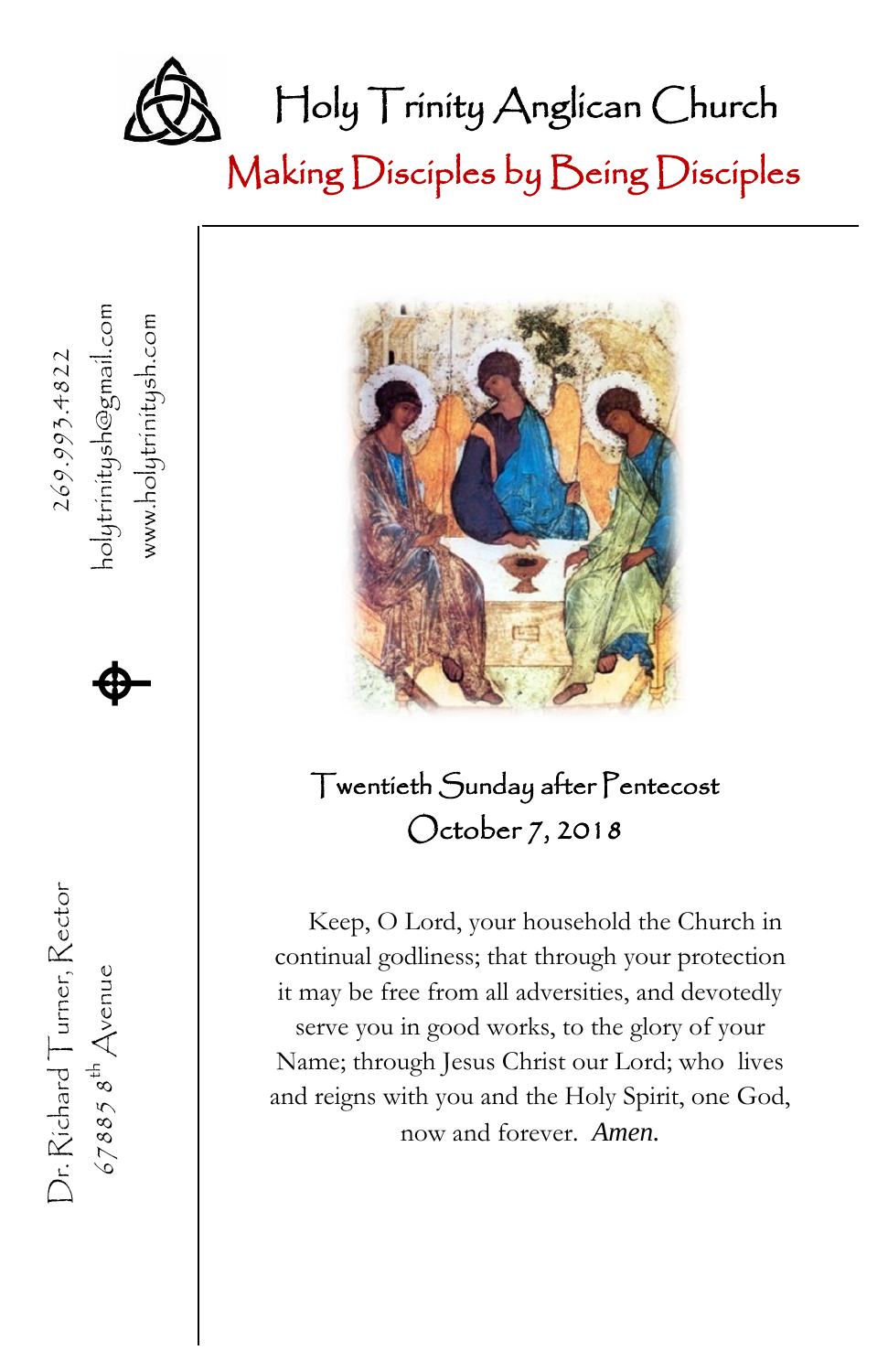## Order of Service

| $\Gamma$ rocessional $\prod$ ymn | Crown Him with Many Crowns          |
|----------------------------------|-------------------------------------|
| Opening Prayers                  |                                     |
| Gloria in Excelsis               |                                     |
| Children's Blessing              |                                     |
| First Lesson                     | $G$ enesis 2:18-24                  |
|                                  | $P_{\text{salm}}$ $\delta$          |
| Second Lesson                    | $\text{Hebrews } 1:1-4; 2:5-12$     |
| Sequence Hymn                    | Alleluía                            |
| Gospel                           | Mark 10:2-16                        |
| Sermon                           | Fr. Rick Turner                     |
| Nicene Creed                     |                                     |
| Prayers of the People            |                                     |
| The Peace                        |                                     |
| $A$ nnouncements                 |                                     |
| Offertory Hymn                   | $G$ reat is $Thy$ $F$ aithfulness   |
| The Great Thanksgiving           |                                     |
| Sanctus                          | $5 - 130$                           |
| The Lord's Prayer                |                                     |
| The Breaking of the Bread        |                                     |
|                                  | In $\bigcirc$ hríst $\bigcirc$ lone |
|                                  | Lord   Lift Your Name on High       |
| Prayer of Thanksgiving           |                                     |
| Blessing                         |                                     |
| Recessional Hymn                 | Christ for the World We Sing        |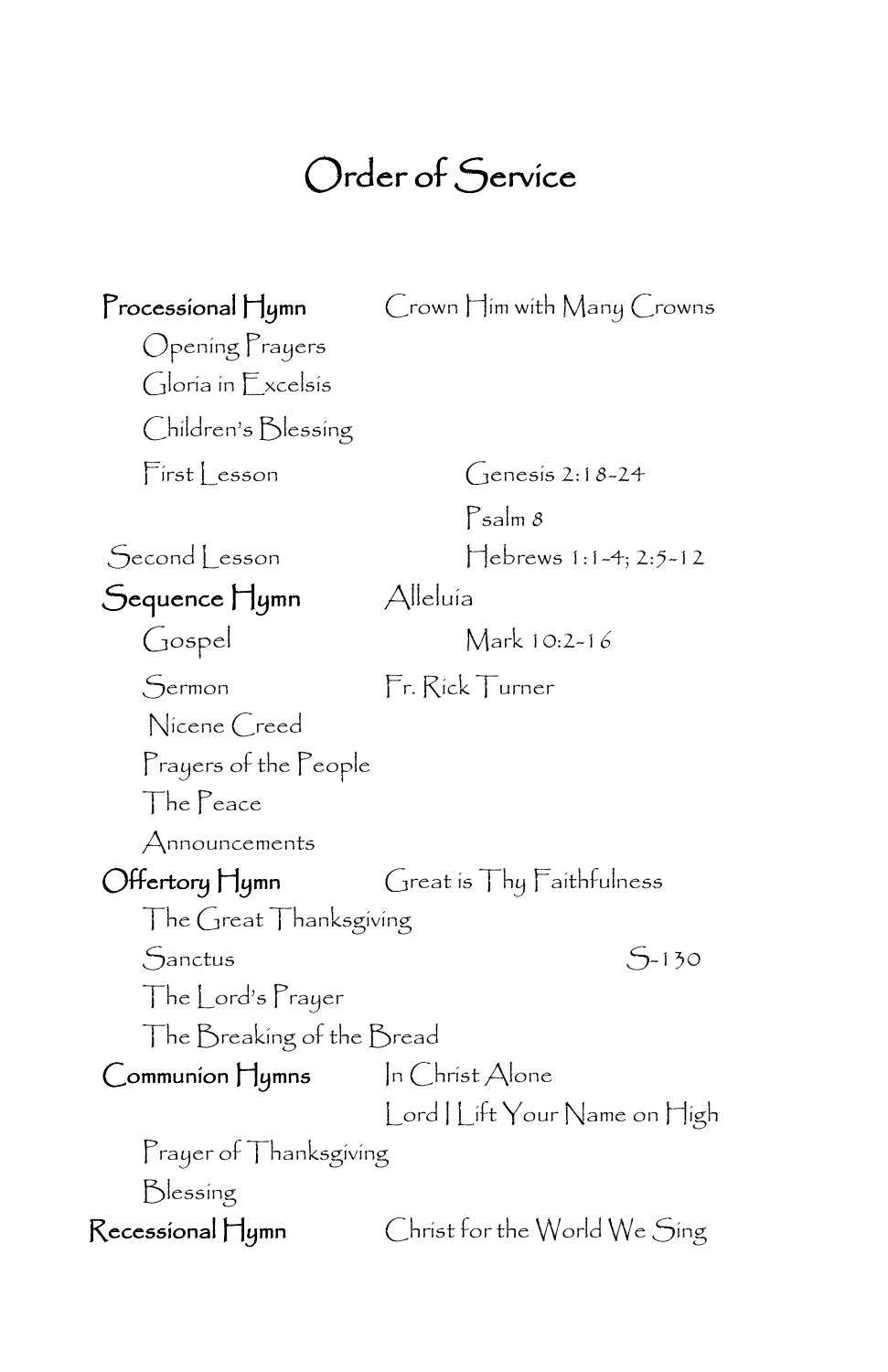

#### Preparation Devotional ~ October  $14<sup>th</sup>$

Amos 5:6-7,10-15 Psalm 90:12-17 Hebrews 4:12-16 Mark 10:17-31

#### The Collect

God, our refuge and strength, true source of all godliness: Graciously hear the devout prayers of your Church, and grant that those things which we ask faithfully we may obtain effectually; through Jesus Christ our Lord; who sits at your right hand to intercede for us, and who with you and the Holy Spirit lives and reigns in everlasting glory. Amen.

All baptized Christians are welcome to come to the Lord's Table. If you have a need or you wish to stand in for someone with a need, please come to the side altar where someone will pray with you.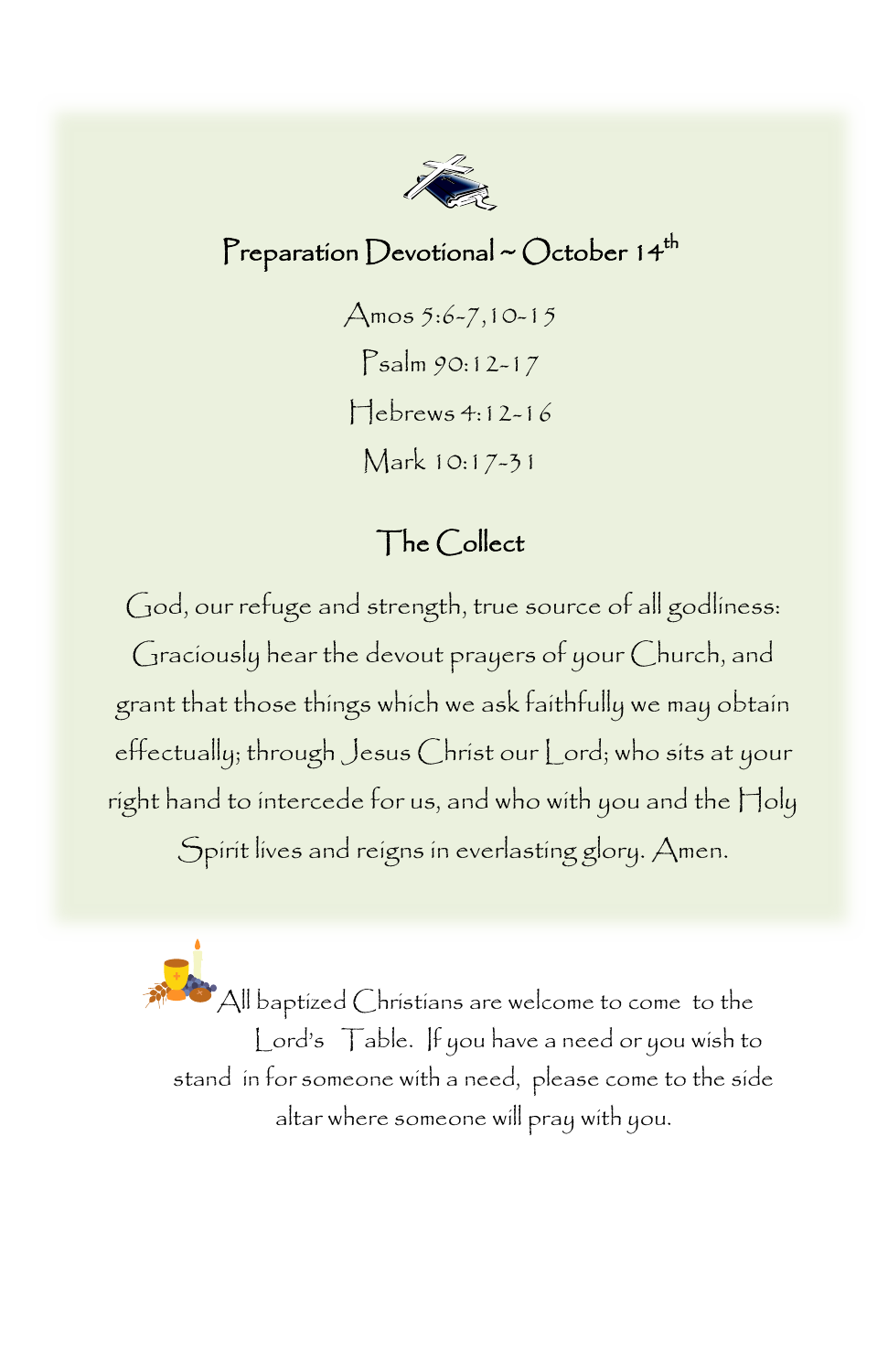## HTAC This Week

# $M$  10/8

| <i>Group</i> Prayer |  |
|---------------------|--|
|                     |  |

### $T$  10/2

| Women's Bible Study |  |
|---------------------|--|
|                     |  |
| Alpha Group         |  |
|                     |  |

## $W_{10/3}$

| Men's Group           |  |
|-----------------------|--|
|                       |  |
| Praise Band Rehearsal |  |
|                       |  |

## Family the Week

Mark and Shelley Lewis

### September 30, 2018

Attendance: 17

Offering: \$1700

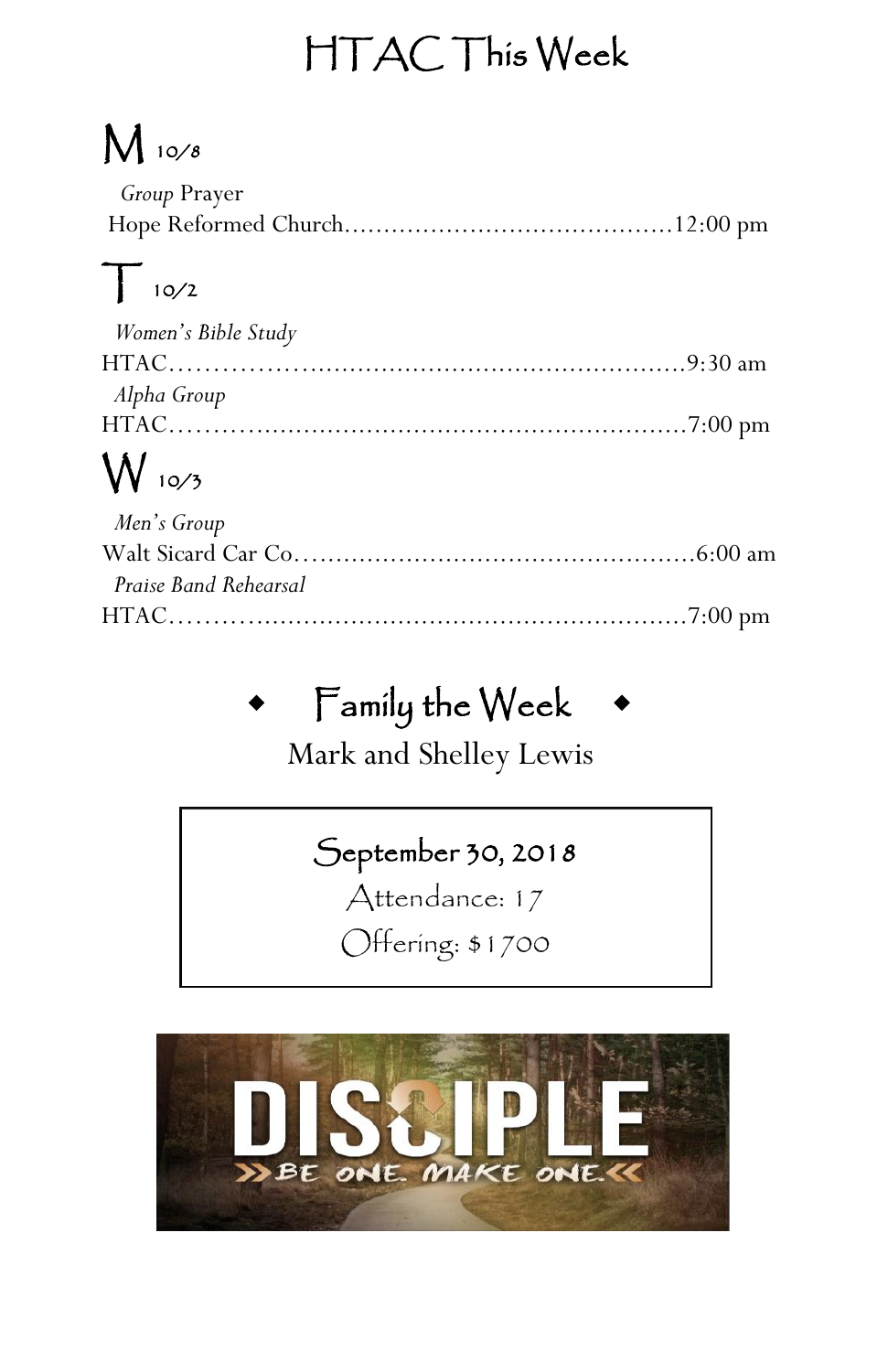### Servant Ministry

#### Today

 Greeter: Brad Sylvester Intercessor: Laura Jager naiice: <sub>W</sub>ait<br>Host: Brad & Sonya Sylvester Altar Guild: Carol Bailey Reader: Janet Moser Chalice: Walt Sicard Tellers: Ron Darling & Margaret Smith

### ф

#### Next Week

 Greeter: Marie Hudson Intercessor: Marie Hudson Reader: Carol Bailey Chalice: Gary Myers Host: Kim & Lucie Maxwell Tellers: Norm Bailey & Helga Costello Altar Guild: Carol Bailey

Each one should use whatever gift he has received to serve others, faithfully administering God's grace in its various forms. ~ 1 Peter 4:10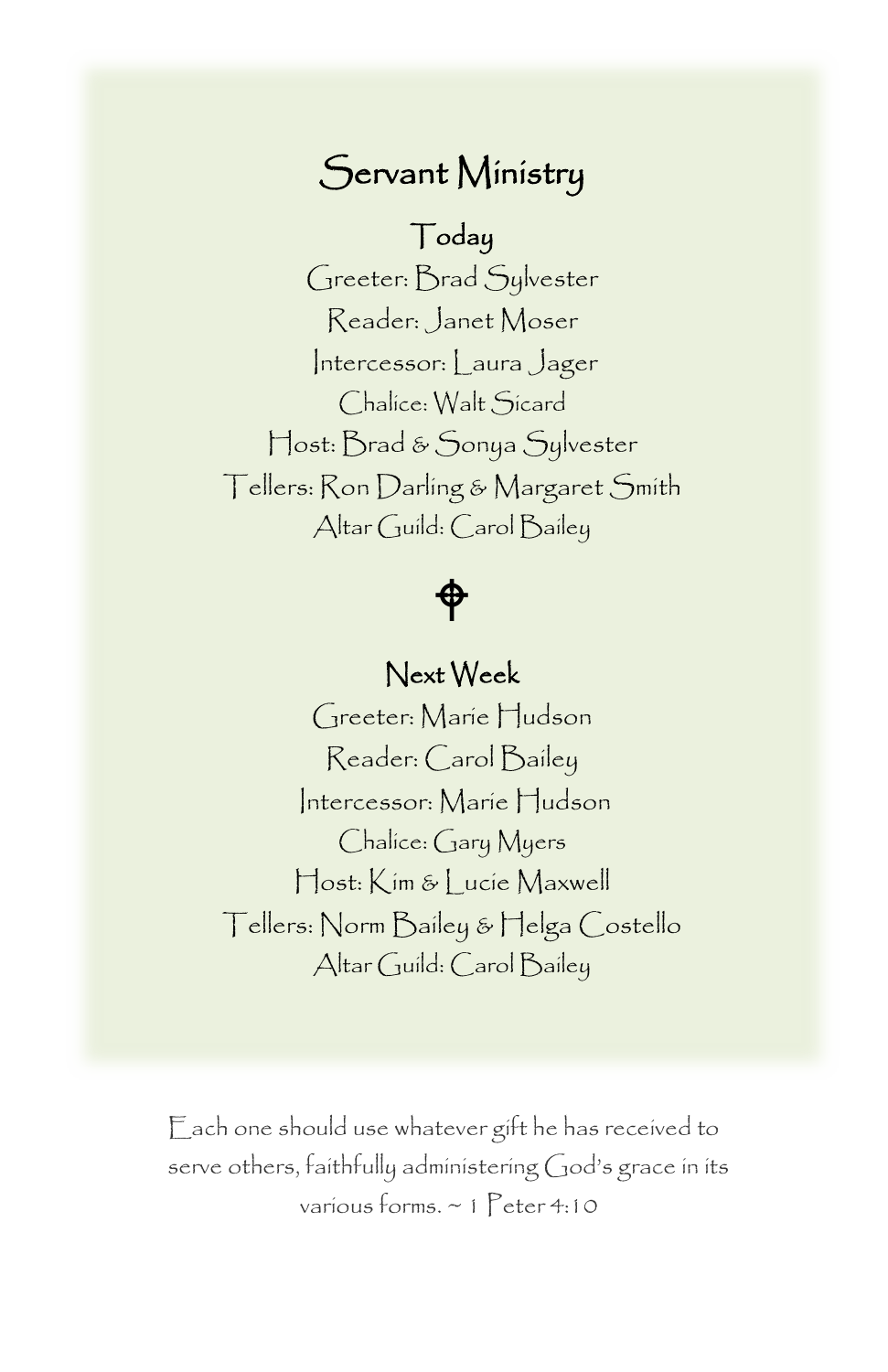### Women's Bible Study

 A women's bible study group meets at Holy Trinity on Tuesday mornings from 9:30 to 11:00.



 We will meet here at Holy Trinity Tuesday evenings at 7:00 pm.

Tonight…

| Let's Praise God Together!!                                                                              |  |  |  |  |  |  |  |  |
|----------------------------------------------------------------------------------------------------------|--|--|--|--|--|--|--|--|
| COMMUNITY HYMN SING                                                                                      |  |  |  |  |  |  |  |  |
| $\sqrt{2}$                                                                                               |  |  |  |  |  |  |  |  |
| Please come join us Sunday, October 7, at 6:00<br>p.m. as we join together in song and celebra-<br>tion! |  |  |  |  |  |  |  |  |
| Hope Reformed Church<br>1365 Monroe Blvd.<br>South Haven, MI 49090<br>269-637-8439                       |  |  |  |  |  |  |  |  |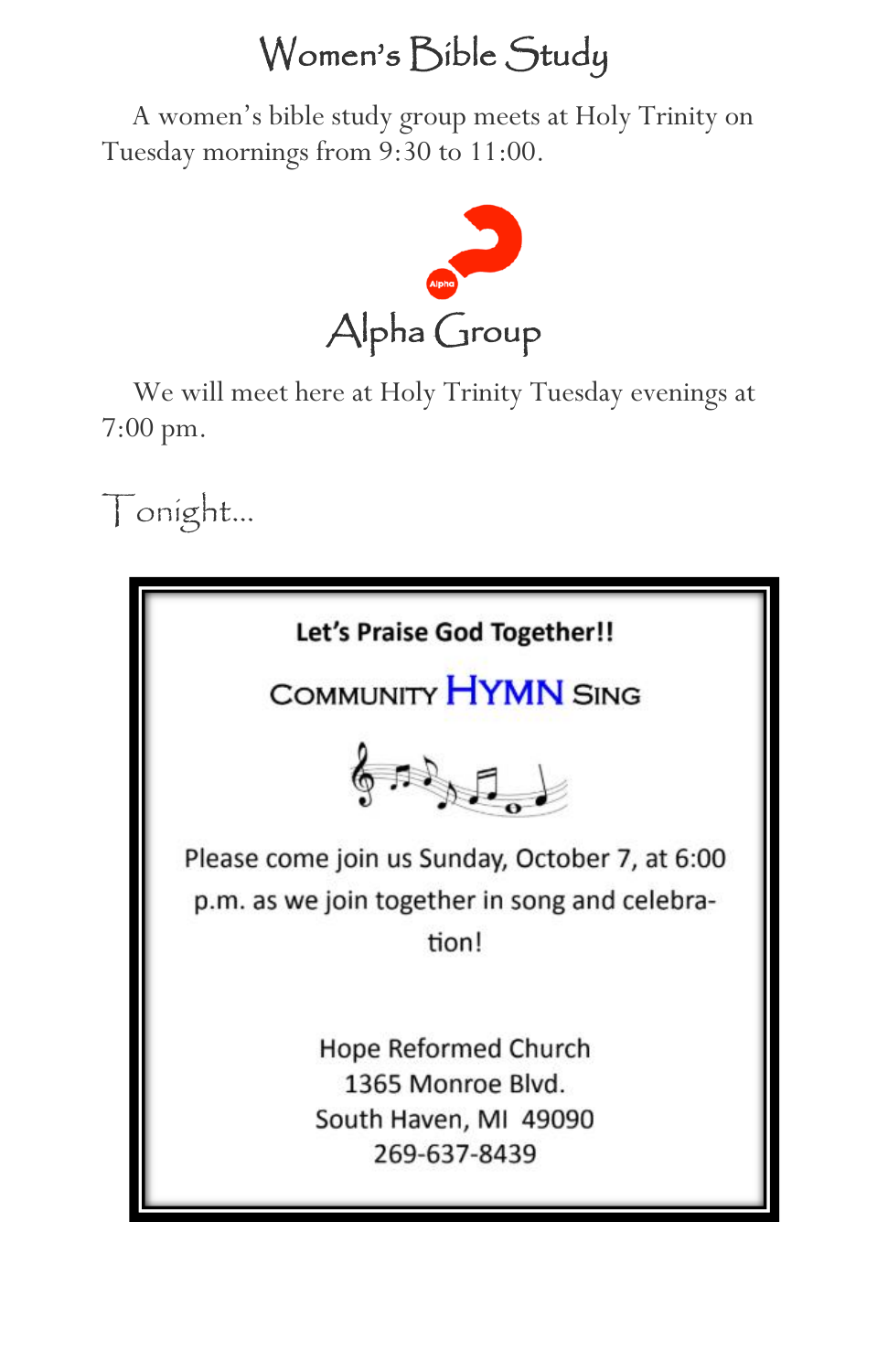

### Chili Bonfire Lunch

OCT. 28th (after the service) Bring your best pot of Chili to share! Spicy, mild, white or vegetarian, etc. Or sign up for "Chili Fixins" Also Pumpkin Carving Contest! Bring your campfire chairs.